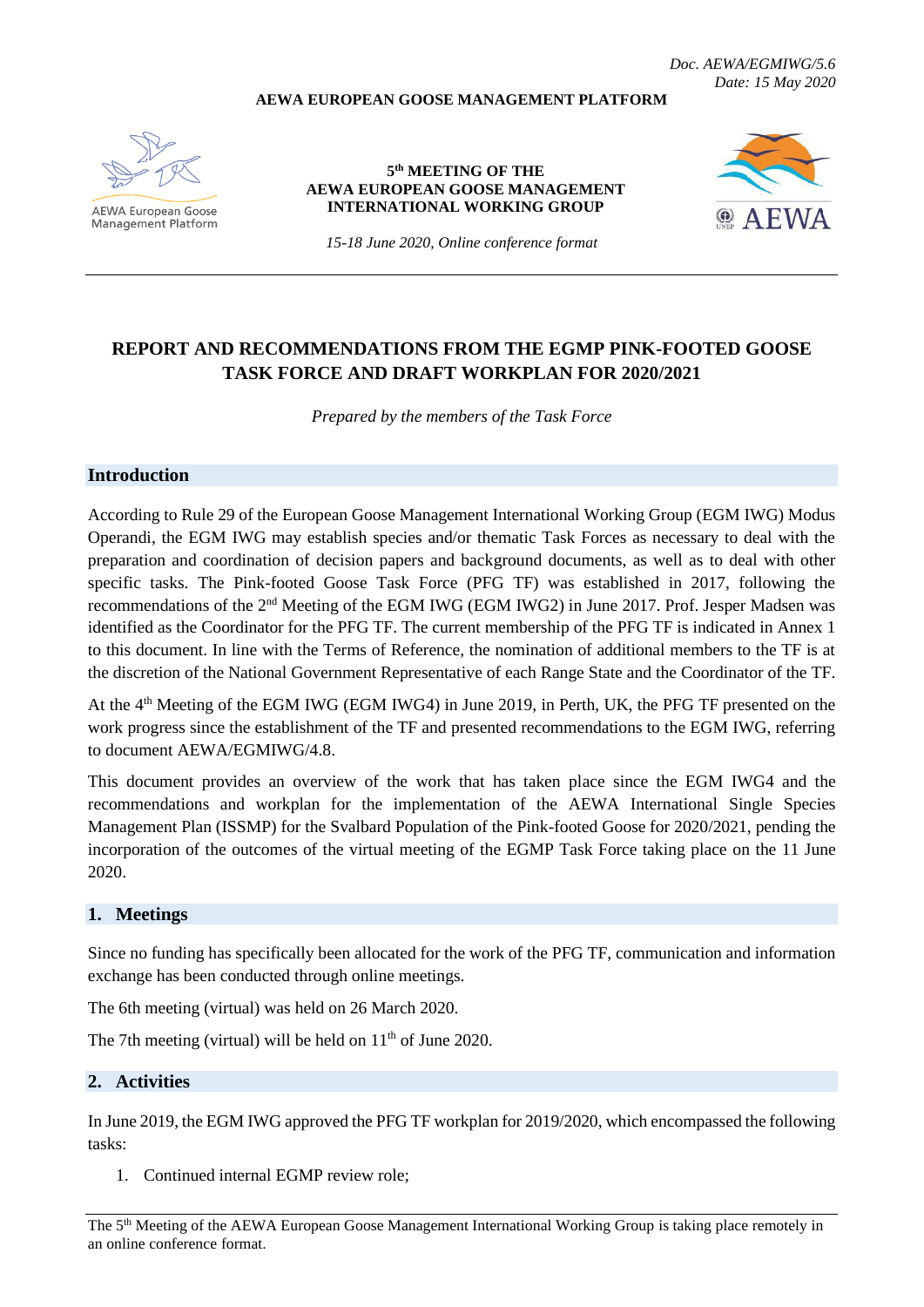- 2. Fund raising and organisation of an international workshop on hunting organisation, lessons learned, exchange of best practises, preparation of guidelines (focussed on PfG in Scandinavia);
- 3. Analysis of potential biases in demographic variables used in monitoring/modelling;
- 4. Report on development of new migration route;
- 5. Prepare note on clarification of the 60,000 target (spring or autumn numbers?) to be used in future assessments for IWG5;
- 6. Pending funding opportunities, analyse ecosystem services provided by PfG.

Outcomes and progress have been accomplished on tasks 1, 2, 3, 4 and 5 which will be reported here, while it has not been possible to acquire funding for task 6.

# **3. Outcomes and recommendations**

# **3.1 Internal review of Annual Reports**

In line with previous years, it has been agreed that the PFG TF acts as internal EGMP review panel for the annual monitoring and harvest assessment reports (early June 2020). The timeline for review has been agreed and will be implemented in advance of EGM IWG5.

# **3.2 International exchange on hunting organisation**

Iben Hove Sørensen, Danish Hunters' Association, Ove Martin Gundersen, Norwegian Farmers' Union and Jesper Madsen organised a small informal workshop, held on 16 January 2020 in West Jutland, Denmark, with a group of hunters from Norway and Denmark willing to work together on exchanging best practises regarding hunting organisation and use of gear to attract geese and reduce crippling. This group can be used to promote best practises in the field, and they can contribute to developing courses.

In Denmark, contact between experienced goose hunters and coordinators of events for new hunters has been established in order to promote best practise and educate new hunters developing an interest in goose hunting. Furthermore, the group can support the systematic collection of wings for age assessment of the hunting bags in Denmark and Norway. Norwegian hunters and the Danish Hunters' Association are working on further exchange, focusing on hunting and ethics and sustainable hunting practices.

The Farmers' Union in Norway is planning a campaign highlighting hunting as a tool to managing the damage for farmers. Norwegian Farmers' Union's goose project is developing a course for the Norwegian Hunters and Angler Association (NJFF). The goal is to educate goose hunting instructors. The first instructors will be educated in 2021. The project will also develop the course for the hunters and themes will be: (1) Biology of species, (2) Management, (3) The hunt for the optimal hunt, (4) Hunting and ethics, (5) Geese as a resource, (6) Forms of hunting, (7) Use of camouflage, (8) Decoying and (9) Training clay shooting.

The goose project is also working with to new areas for optimizing hunting, in Steinkjer Municipality and in Selbu Municipality, respectively. Finally, goose hunting courses will be continued this year until the NJFF courses are ready.

Ove Martin Gundersen has applied for funds from the government for production of a goose hunting video that can be used to train hunters on hunting in crop fields. At present, the outcome is pending. Given that funds are approved, a 30-minute-long video will be produced this year with a budget of 150.000 NOK. Alternatively, this may be a task for 2021.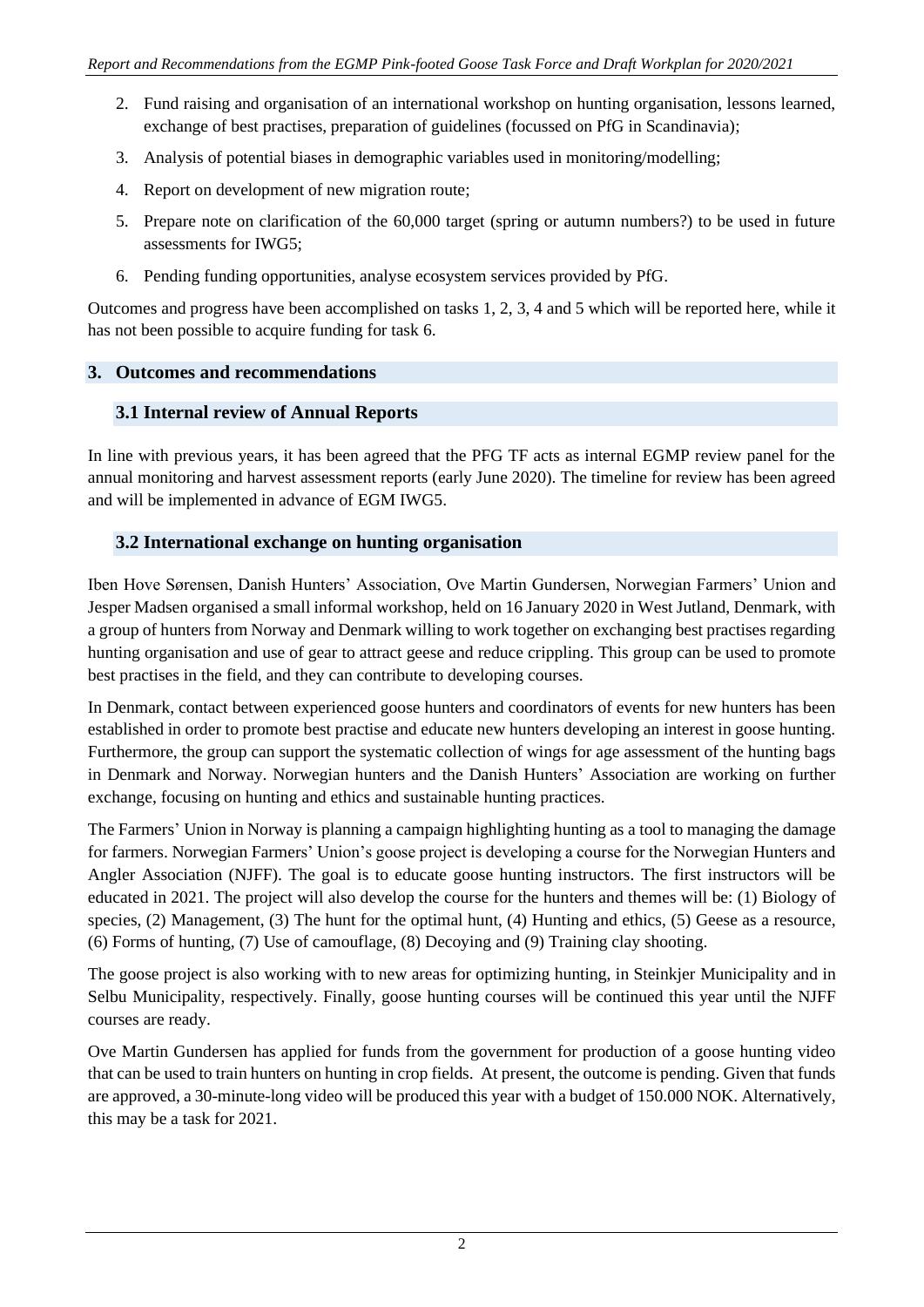#### **3.3 Analysis of potential biases in demographic variables used in monitoring/modelling**

This task was addressed using the newly developed Integrated Population Model for the population of the Pink-footed Goose, published in a recent scientific publication:

Johnson FA, Zimmerman G[S, Jensen GH](https://pure.au.dk/portal/da/persons/gitte-hoej-jensen(2c200c35-1b42-4369-a1f0-994e10967abe).html)[, Clausen KK](https://pure.au.dk/portal/da/persons/kevin-kuhlmann-clausen(a1b5d564-6092-475d-a6e7-623431a314d2).html)[, Frederiksen M](https://pure.au.dk/portal/da/persons/morten-frederiksen(9cf63461-c895-43be-9c83-2193147a3d81).html)[, Madsen J.](https://pure.au.dk/portal/da/persons/jesper-madsen(d68f4bd0-2909-4a5c-b687-e62a33fb5cfb).html) 2020. [Using integrated](https://pure.au.dk/portal/da/publications/using-integrated-population-models-for-insights-into-monitoring-programs(f228f0bf-e86e-452d-8de4-576c15ece592).html)  [population models for insights into monitoring programs: an application using pink-footed geese.](https://pure.au.dk/portal/da/publications/using-integrated-population-models-for-insights-into-monitoring-programs(f228f0bf-e86e-452d-8de4-576c15ece592).html) Ecological Modelling. 415. <https://doi.org/10.1016/j.ecolmodel.2019.108869>

The results will be used to discuss and, if necessary, fine-tune monitoring or find alternative ways of monitoring certain variables.

The work will be continued in the coming year by further technical analyses.

# **3.4 Report on the new migration route**

GPS-tracking of 23 individual PFG caught in Oulu, Finland in the springs of 2018 and 2019 has shown that a new migration route and breeding grounds are emerging. Hence, it seems that a group of c. 3000 geese have started to migrate to breeding grounds in Novaya Zemlya, North Russia to breed (breeding attempts have been confirmed by GPS tracking and field observations in the autumn). In the autumn, the geese migrate straight to staging grounds in the region around Örebro, Sweden, from where they continue to wintering grounds in SE Denmark. Some birds move on to the traditional wintering grounds (occurring from Flanders, Belgium in the south to NW Denmark), but in spring they all appear to return to staging areas in Sweden (mainly Örebro), continuing to Oulu in Finland before the migration to the breeding grounds. Some geese from the traditional flyway follow the Novaya Zemlya group on spring migration to Sweden and Finland but migrate from there onwards to Svalbard.

The results of the first two full annual cycles of the GPS-tracking of the Novaya Zemlya birds will be analysed and written up for a scientific manuscript in the autumn of 2020.

# **3.5 Recommendation on the population target (spring or autumn numbers?)**

The population target of 60,000 (range 50,000-70,000) for PFG was agreed by the PFG International Working Group in 2010-2011 and implemented in the ISSMP for the PFG in 2012. However, by that time a decision was not made on whether the target represented a spring or an autumn population estimate. As long as the population stayed well above the target, this has not been a critical issue. However, now that the population appears to have stabilised and even started to decrease towards the target due to the increased harvest, it is timely that the IWG decides on this matter.

When the ISSMP was implemented, the monitoring of the population was based on counts in November. Due to problems with the coverage in autumn, it was decided to supplement the November counts with counts in May. Furthermore, an independent estimate based on Capture-Mark-Recapture was included, which also provides an estimate of the spring population size. The newly developed Integrated Population Model for the PFG, uses all the counts and estimates as well as additional demographic and harvest data to estimate both the autumn and spring population size. The IPM estimates that the autumn population size is above the size in the subsequent spring (Figure 1). This is as expected due to mortality caused by hunting and natural causes occurring between autumn and spring. The relative difference between the autumn and spring estimates has increased in recent years, which may have been caused by the increased harvest mortality since the introduction of the adaptive harvest management program.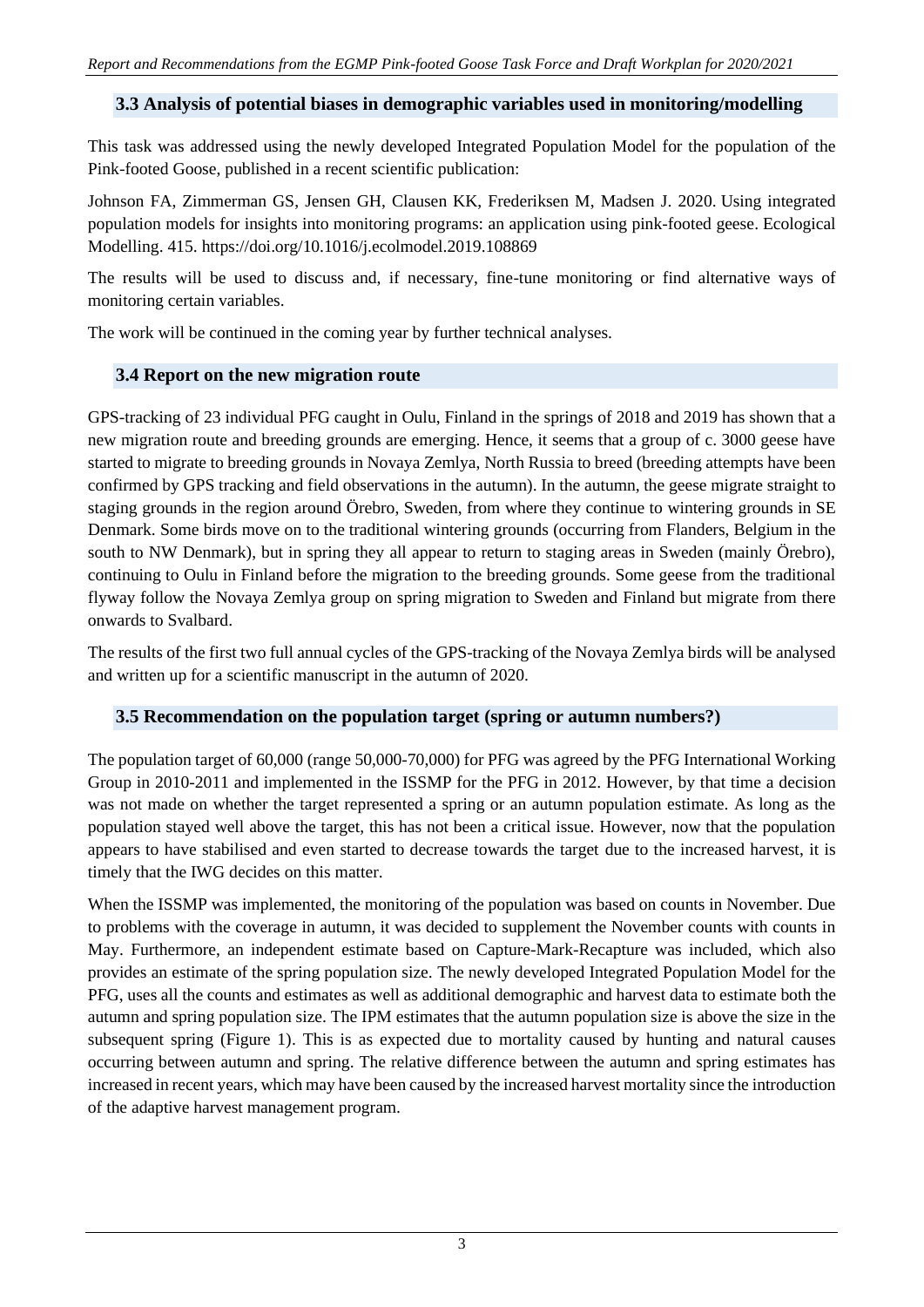

*Figure 1*. The development of the population of the Svalbard Pink-footed Goose estimated by an Integrated Population Model, divided into estimates derived for May and November, respectively (including 95% c.l.). See also PFG Harvest Assessment 2020.

The PFG TF recommends using the spring population estimate as the 60,000 population target based on the considerations that:

- The ISSMP was established to address management issues which specifically occur in spring, namely damage to crops in Norway and pre-breeding tundra degradation in Svalbard; hence the target was set to mitigate these problems and was agreed by the International Working Group as a tolerable level.
- Since the implementation of the ISSMP, the target has been accepted as the spring estimate by the Norwegian farmers and authorities dealing with the agricultural conflict.
- Choosing spring estimates will provide a bigger buffer from an ecological perspective.
- Autumn estimates appear to be more variable than spring estimates, at least in the most recent decade.
- Choosing spring estimates will allow for better and more constant hunting opportunities, which will, in turn, contribute to the reduction of conflict with farmers because hunting gives a revenue to landowners and is seen as a mitigating action.

So far, the ISSMP does not treat the new Russian Novaya Zemlya breeding group as a separate entity. Hence, their numbers are included in the current population estimate. With continued growth of this group, it might be relevant to consider whether to define this group as a separate management unit in the longer term, i.e. in the process of the revision of the ISSMP in 2022. If this is decided, it will have implications for the population target setting and corresponding recommendations.

It should be noted that even if spring estimates are chosen, the PFG TF recommends that autumn count shall be continued because it has a long history (carried out since the 1960s and used for various national purposes), it is used as a backup for spring counts, and the count is regarded as a stimulus for the volunteers in the field.